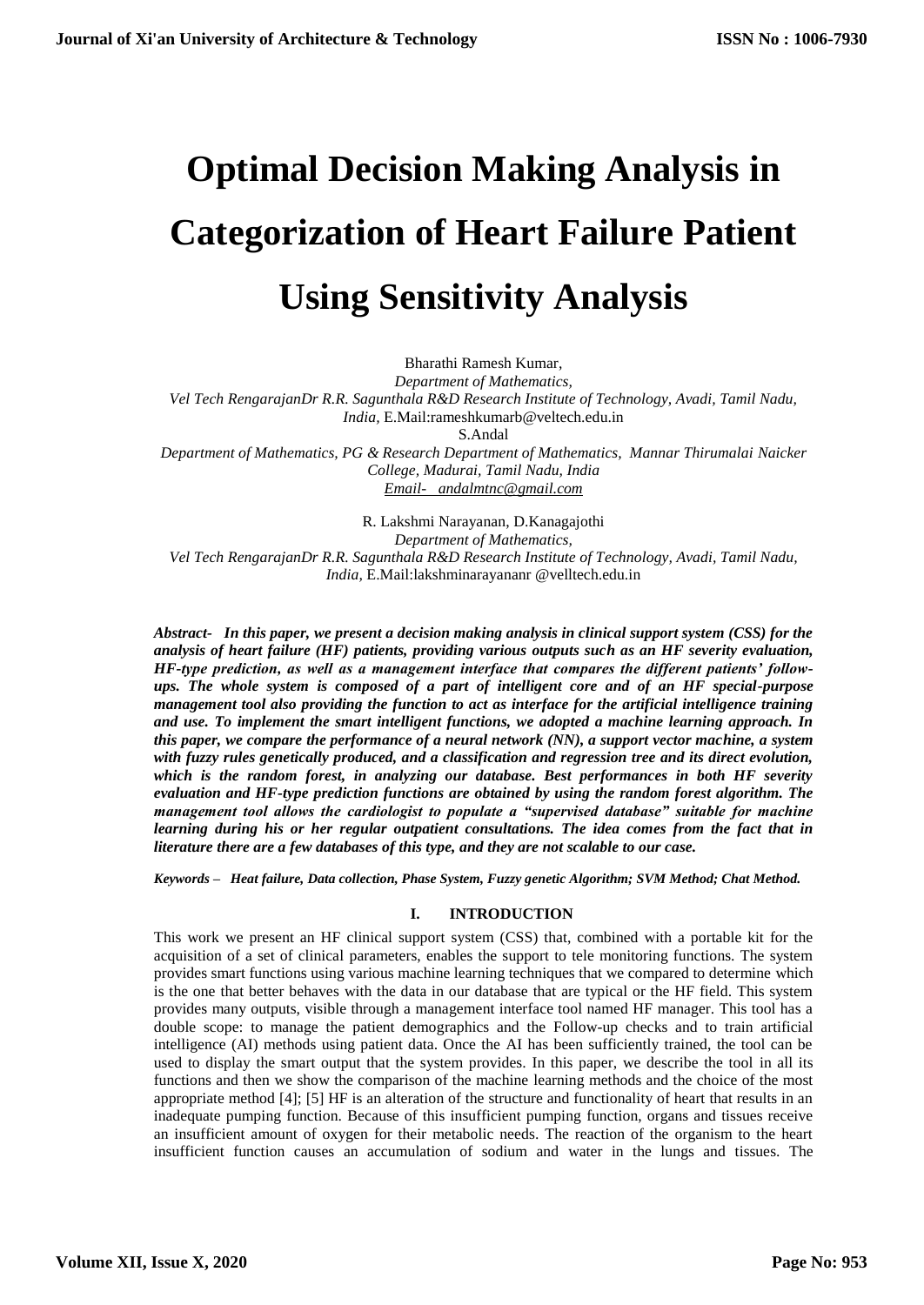consequences of this can be summarized in shortened breath, reduced exercise capacity, fatigue, and edema*.* Patient condition can worsen and lead to acute pulmonary edema and death. The clinical course of the disease consists of a chronic phase in which the patient is stable, often alternating with exacerbations phases that require hospitalization. In some cases, these acute episodes could be avoided by promptly acting on therapy. Being able to predict these de-compensations would be very important for the patient's health. The overall prevalence of HF is increasing because of the population's aging and because of the success in prolonging survival in patients suffering from coronary events [1].[3] has investigated of maximum stress concentrations in a femur bone by photo elastic approach. A systematic review by the Cochrane Collaboration asserts that monitoring scenarios can reduce up to 30% the rehospitalization for HF [2]; [3]. We think that in this scenario, a decision support system that improves HF patients' assistance is necessary, and this is the aim of this study.

Aim of this paper: The main goal of this paper is to provide the final users with the following outputs: HF severity assessment, HF-type prediction, short-term prediction, chronological follow-up comparison, and score-based prognosis: 1) Severity assessment: It is a three level evaluation of actual HF severity (mild; moderate; and severe). 2) Score-based prognosis: It is a risk stratification that pro- vides percentage of mortality according with four literature models that are SHFM [6], EFFECT [7], CHARM [8], and ADHERE [9]. 3) Chronological follow-up comparison: It is a graphic view of parameters of the selected patient in the various dates of follow-up. Follow-ups are displayed as histograms or line charts. 4) HF type: It is a predictive indication of the type of the HF of the patient in terms of the number of acute events that he or she is likely to develop within a year. Acute events are hospitalizations, ambulance calls, or unplanned cardio-logical examinations. Classes for this features are stable, rare exacerbations (2 per year), frequent exacerbations (> 2peryear). 5) Long-term productivity: It is an indication about the possible evolution of the disease in the next follow-up basing on the past trend of follow-ups. The patient may worsen, remain stable, or improve. 6) Short-term productivity: It is an indication of the occurrence of an impending acute episode. By its nature, this type of output requires special training in which the patient is monitored on a daily basis. 7) Therapy guidelines: It is an output that indicates to the doctor if for each patient the "target dose" general principle expressed in the guidelines is applied. In fact, the guidelines [1] for certain classes of drugs such as beta blockers or ACE inhibitors indicate that in the various follow-up it is necessary to increase the dose up to the "maximum dose tolerated by the patient." Once reached this target dose, patients are usually able to continue with- out any problems the betablocker therapy. This system output assists the physician and helps him or her to make sure that, during each follow-up, all the actions are carried out to go to the target dose. Outputs 1, 4, 5, and 6 of the above are obtained using machine learning techniques that must be properly trained (details about training of each output are in Section IV). The final users of this system may vary depending on the application scenarios and may be cardiologists or nonspecialist staff. In the last case, the "severity assessment" output is very useful, for example, in a home monitoring scenario in which a nurse periodically goes to the patient's home, performs some measurements and inputs the results using a tablet device. Intelligent core will respond with the severity classification that may also be sent to his general practitioner or to a cardiologist, who will be able to see check his or her patients sorted by severity. More details about the possible scenarios are illustrated in [10]{[12]. B.Supervised Training In this section, we introduce the concept of supervised training, needed in machine learning methods. This training technique consists of providing as input to a machine learning algorithm a series of "examples" of the phenomenon we are observing, together with the desired output. Then, the input of a supervised training process is a series of n pairs of inputs, de- sired output as in Fig. 1. As a result of the training process, we get a reusable model to which, during the use phase, new inputs that the system has never seen during the training phase can be submitted, then providing an output based on how it has learned to behave with inputs similar to the one provided. Remarkably, the learned phenomenon should not necessarily be known; in fact, the system learns from the evidence of the data, and it independently discovers the rules that link the inputs to the desired output. As shown in Fig. 1, in the train phase some input vectors and the respective desired outputs are supplied to the machine. The machine produces the model by organizing its internal parameters. In the use phase, when the user enters as input the vector f15 34 20 62g, the model provides the output (that during the training phase was associated with the input pattern) more similar to the one entered by the user (input f1435 23 64g – output 3).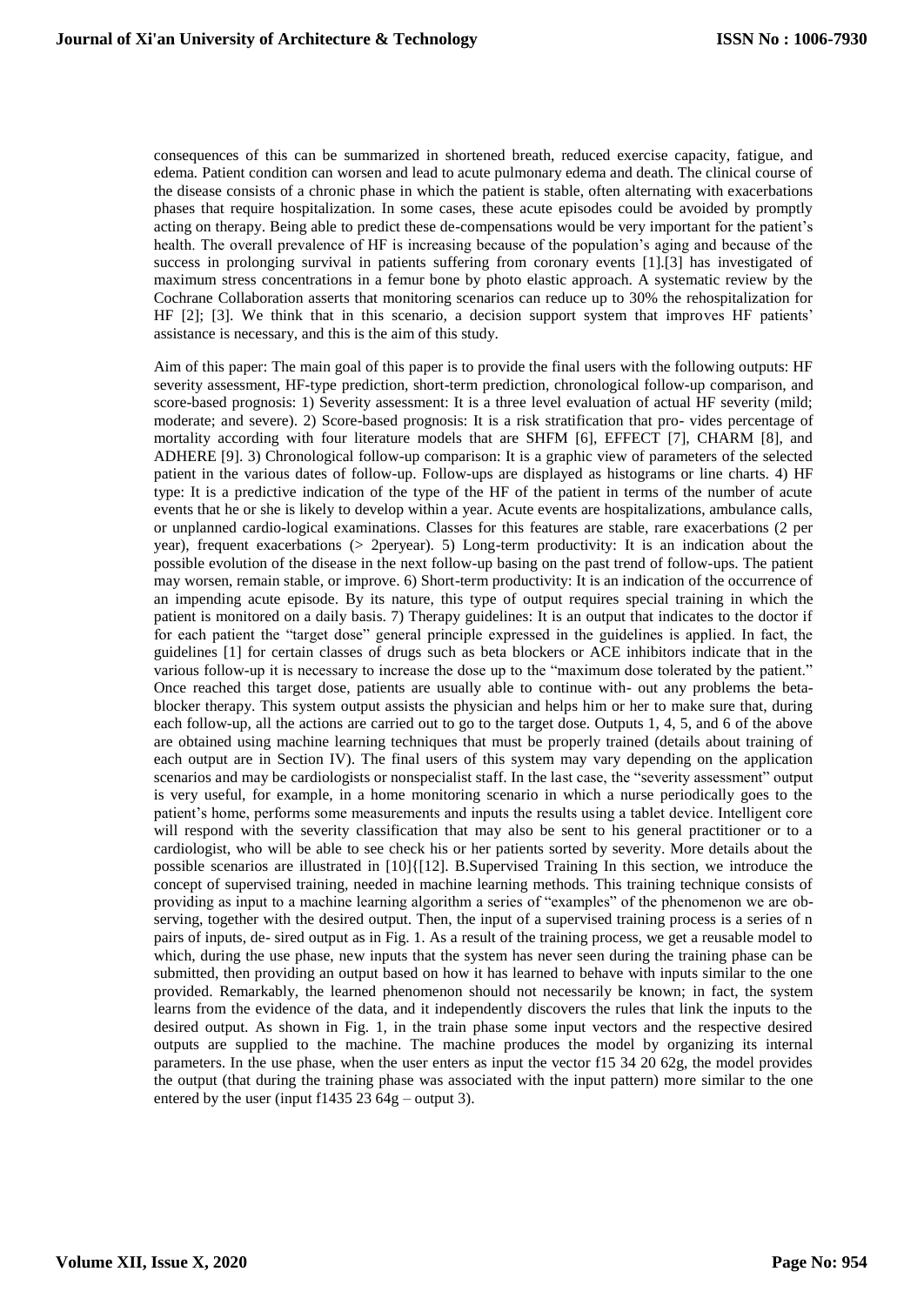### **II HR MANAGER TOOL**

The tool's main purpose is to recover parametric data of real patients during outpatient visits suitable for training a machine learning technique. Thus, in agreement with Fig. 1, each follow- up (parametric tab of the patient) must be accompanied by a "desired output," which is nothing more than the evaluation of the HF by the cardiologist. As a secondary goal, the system acts as a special purpose dashboard for the treatment of HF patients, including a master management and many more useful functions related to the disease.



B. Tool Design

Fig. 1. Supervised training schema

This tool has been designed in close cooperation with physicians in order to satisfy practical needs (in terms of both con- tents and usability) that they have during outpatient visits. The requirement of usability aims to reduce as much as possible the system's impact on the outpatient visits workflow. To make sure that the physician can take real and immediate advantage from the use of the tool in cardiology outpatient visits, the tool includes also some practical features such as the modification of diet in renal disease calculation (MDRD), smart therapy module (discovery of drug molecules to prescribe basing on dose, and a tutor that ensures that treatment guidelines are correctly followed), and also some score based models. In this section, we will describe in detail all the tool parts of the tool: parameters acquisition, patient's follow-up displaying, severity assessment (using AI), and smart therapy module, module for asynchronous compiling, score-based prognosis, and enrollment calculation. All these parts are supported by a management module for the patient demographics.

C. Patient Management

Through this section, it is possible to select a patient, if he or she has already included in the database, or add new ones. In addition to standard biographical data, it is possible to insert and then visualize the data related to patient's general practitioner. This interface allows access to the section dedicated to the parameters input, follow-ups display, and calculation of score-based prognosis

D. Enrolment Score

This feature is for the calculation of the risk of rehospitalization according to a custom score. This model requires the input of some physiological parameters such as the brain natriuretic peptide (BNP) and heart's ejection fraction (EF) together with other organizational parameters such as the number of patient hospitalizations for HF or the required complexity of care. The model provides a risk score. If the patient appears to be at high risk of rehospitalization, he or she is suitable to be enrolled into the project and may be useful for the training of the machine.

E. Score-Based Models for Prognosis We included in the tool four prognostic models known in the literature [6]-[9]. Much of the data needed for the models are directly retrieved from the database.

F. Parameters Acquisition

This is section is for use by the cardiologist during the visit. With reference to Fig. 4, we notice that infection I the patient's personal details are shown.

In Section II, the cardiologist can specify whether*.* the patient is to date classified as table, or if in the past he or she has developed rare or frequent exacerbations; this is useful in training the system to provide the output denominated "HF type." In the part of Fig. 4 labeled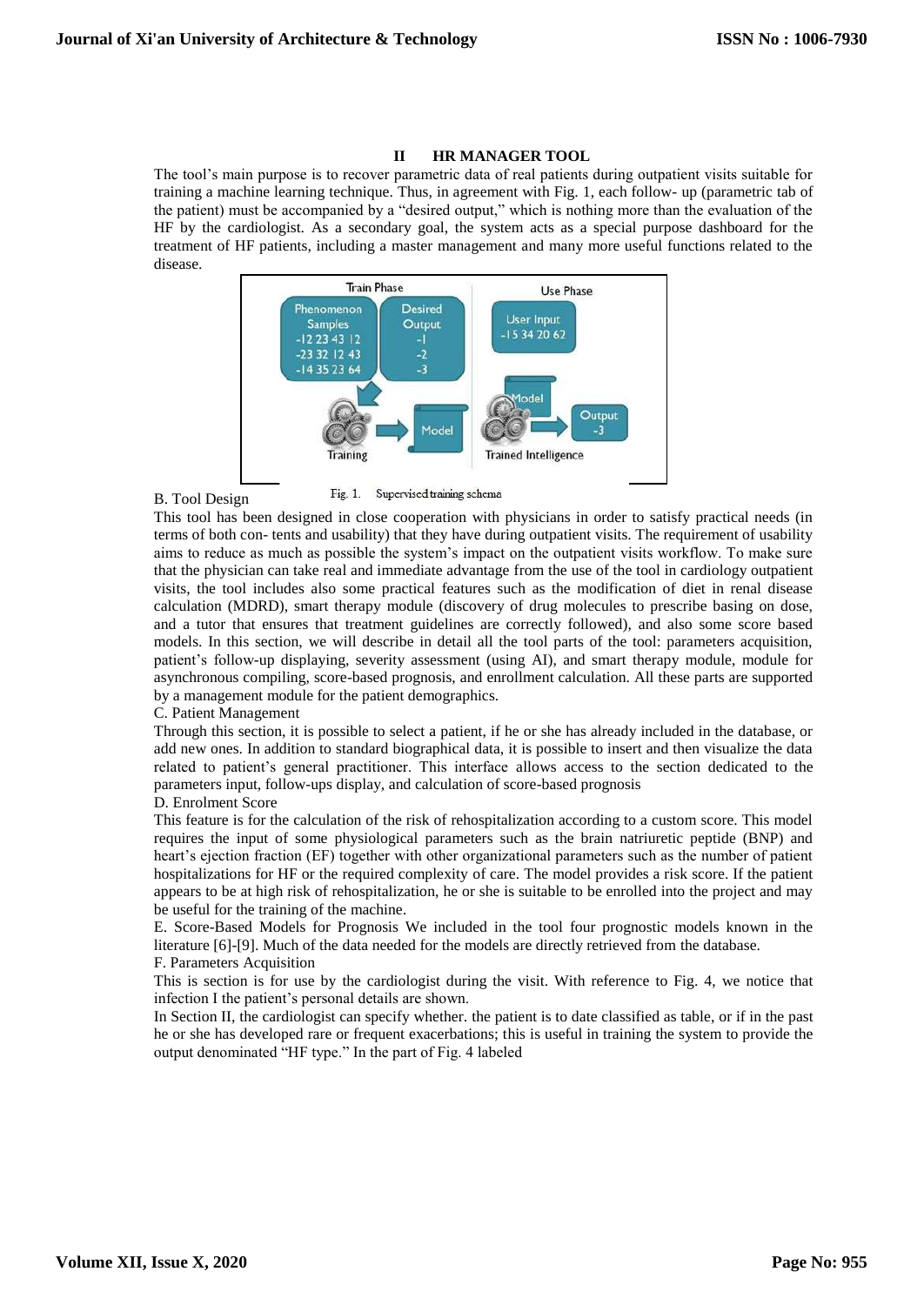

with the number "3," it is possible to input the patient's parameters. In HF pathology, there are some parameters that need a "frequent update" and others such as the BNP or EF that, in case of a close followup, are not to be reentered but are retrieved automatically from previous follow-up records. On this numerical form, there are controls that prevent from entering nonnumeric values or out-of-range numbers. The user can then enter other report parameters related to the ECG (for example, the presence of ICD pacemaker or ventricular tachycardia), the etiology and co morbidities. In case of renal failure as a co morbidity, it is possible to calculate the MDRD by entering race and creatinine value (age and sex are retrieved from the database) using an abbreviated formula [13]. Section IV refers to the module of smart therapy detailed in Section III-H. Section V is dedicated to attributing the status of HF patients in the three provided classes, by the visiting a cardiologist. This will act as "desired output" in the process of supervised training. All various input parameters entered by this acquisition mask will then be associated with these desired outputs that are mild- moderate-severe and improvement stable- worsening, useful for outputs 1 and 5 described earlier in Section II. Using buttons marked with the number 6, it is possible to save the follow- up or analyze it. If the "save" button is pressed, the system will highlight, in red, the possible blank fields before adding the follow-up to the database. When the "analyze" button is clicked, the user is prompted to choose either AI trained with the local database (if it is consistent) or with a default database embedded in the system. The last guarantees the performance showed in Section IV-D.

G. Follow-Ups Display Using this interface, shown in Fig. 5, a user can choose a follow-up of the selected patient (frame 1), view its numerical values (frame 3), and create a summary report of co morbidity, etiology, and treatment (frame 4). It is also possible to have a graphical view of all the patient's follow-ups, with the option whether to display or not some parameters and to select one out of three different types of chart (frame 2). This is the output named "Chronological" follow-up comparison" A follow up can also be analyzed by using AI (5), if it was not processed during the related outpatient visit.



Fig. 5. Graphical view of follow-ups.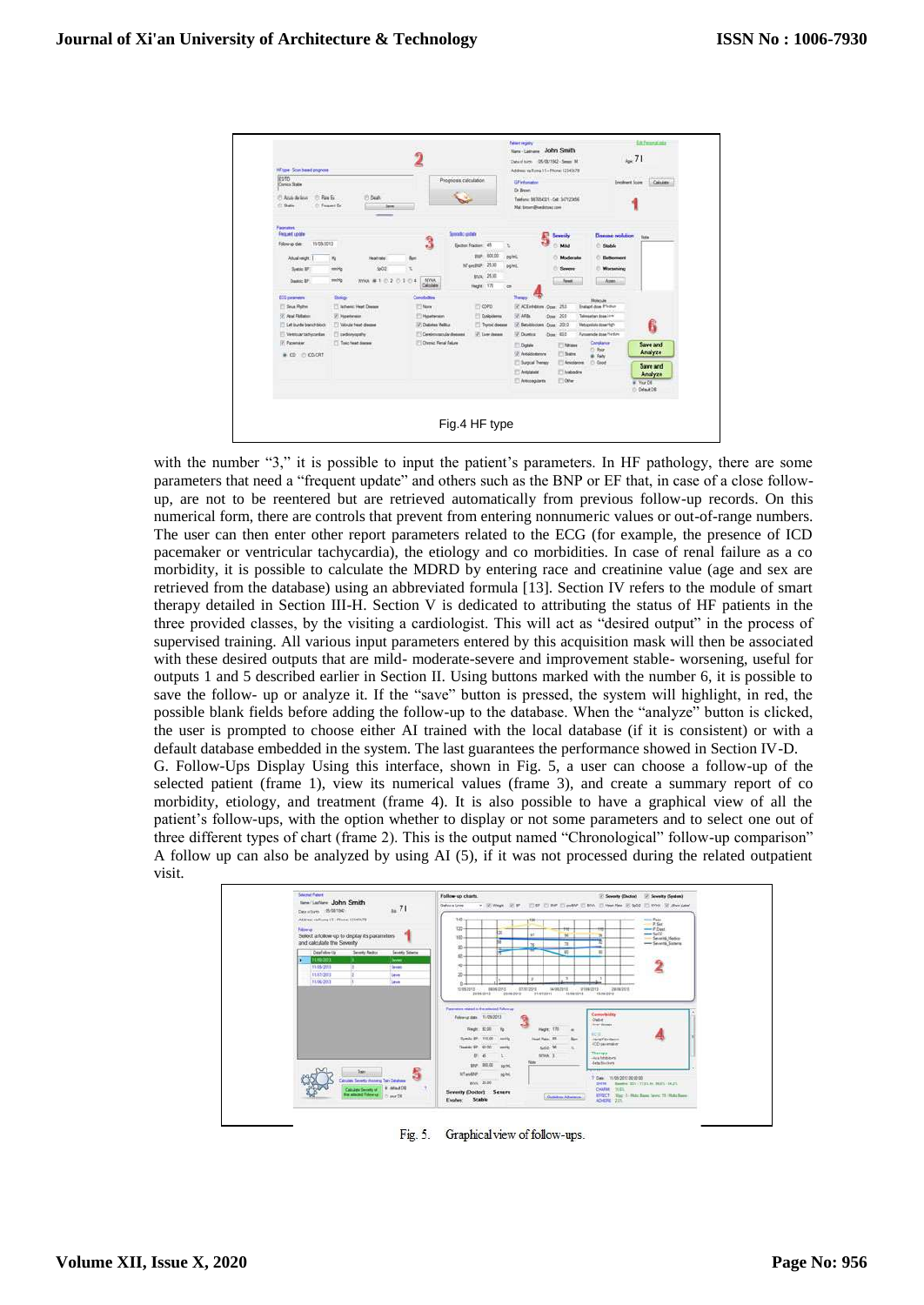# H. Smart Therapy Module

1) Smart Molecule Discovering: In the parameters acquisition mask, there is also a part dedicated to therapy management, in which the physician can enter the therapy prescribed to the patient. For some drugs categories (ACE inhibitors, angiotensin receptor blockers, beta blockers, and diuretics) by filling the dose in milligrams, the system, on the basis of preset thresholds, automatically recognizes the active ingredient and highlights if the dose for that drug is considered as high, medium, or low.

2) Therapy Guidelines Module: As explained in Section II, this module helps the cardiologist to make sure that the principle of "Maximum tolerated dose" as required by the guidelines is applied to the patient. In particular, using the information obtained from the present in the form of smart molecule discovery module, for the categories of drugs beta blockers, ACE inhibitors, diuretics, and angiotensin receptor blockers, therapy is categorized as low-medium- high for that patient. Then, the trend in the various follow-up doses of these drugs is displayed as a target. If therapy remains unchanged through several follow-ups without dose increase, an alarm sounds and the cardiologist is asked to assess whether this is desired or not.

I. Asynchronous Doctor/Nurse Compiling From the "clinical practice" of outpatient visits in our case study at the Santa Maria Nuova Hospital, it was found that filling the input forms during the visit was made by a nurse, while the cardiologist performs specialist operations on patients (ultrasound, ECG, etc.). The "desired output" (mild moderate-severe), however, needed to be inserted by the cardiologist, who preferred to insert it at the same time for all patients after finishing all visits. It was therefore necessary to create a special interface that highlighted the patients for whom there were some follow-up with empty fields to be completed (including the "de- sired output").

# **3 INTELLIGENT CORE**

Using the supervised training method described in Section II- B, and our database, we trained the system to provide the outputs 1 (severity assessment) and 4 (HF type). Until now, we could not set up outputs 5 and 6 that required training, i.e., long- and short-term worsening prediction. In fact, short-term prediction output is currently a work in progress because of the difficulty

| Severity<br>Assessment | Mild   | Moderate | Severe   |
|------------------------|--------|----------|----------|
| No. Of patients        | 51     | 37       | 48       |
| Type prediction        | Stable | Rare     | Frequent |
| No. of patients        | 110    | 14       |          |

in monitoring a patient on a daily basis. Attaining this objective requires monitoring the patient in the days just preceding the acute event. Long-term output instead is not yet ready for use because the standard outpatient follow-up is six months, obtaining an adequate number of follow-ups to train this feature would require three to four years. Outputs 2, 3, and 6 are not properly "smart outputs" since they do not require the intervention of the intelligent core technology but only database operations management. Severity assessment and HF –type and HF –type functions are instead trained retrospectively using our database.

#### A. Database

The two functions mentioned earlier are trained using an anonymized database of HF patients, with varying severity degrees, all treated by the Cardiology Department at the St. Maria Nuova Hospital Florence, Italy, in the period 2001–2008. The database consists of a total of 136 records from 90 patients, including baseline and follow-up data (when available). At the time of the data collection, the specialist physician provided the mentioned HF severity assessment in the desired three levels: 1 (mild), 2 (moderate), and 3 (severe), which was stored in the database. Moreover, after 12–24 months from the data collection, the status of each patient in terms of HF type was assessed and associated with the correspondent record. Thanks to these target-output assignment operations, performed by a specialist cardiologist, we can perform supervised machine learning. Along with our clinical partners, we chose to use as machine learning input parameters that from literature are more related with HF. Physicians who cooperated with us consider that the following 12 parameters are a good compromise between number and completeness. For a correct diagnosis of the patient, however, the instrumental parameters must be accompanied by medical history parameters. Variables in database that are used as input for the machine learning techniques are the following 12: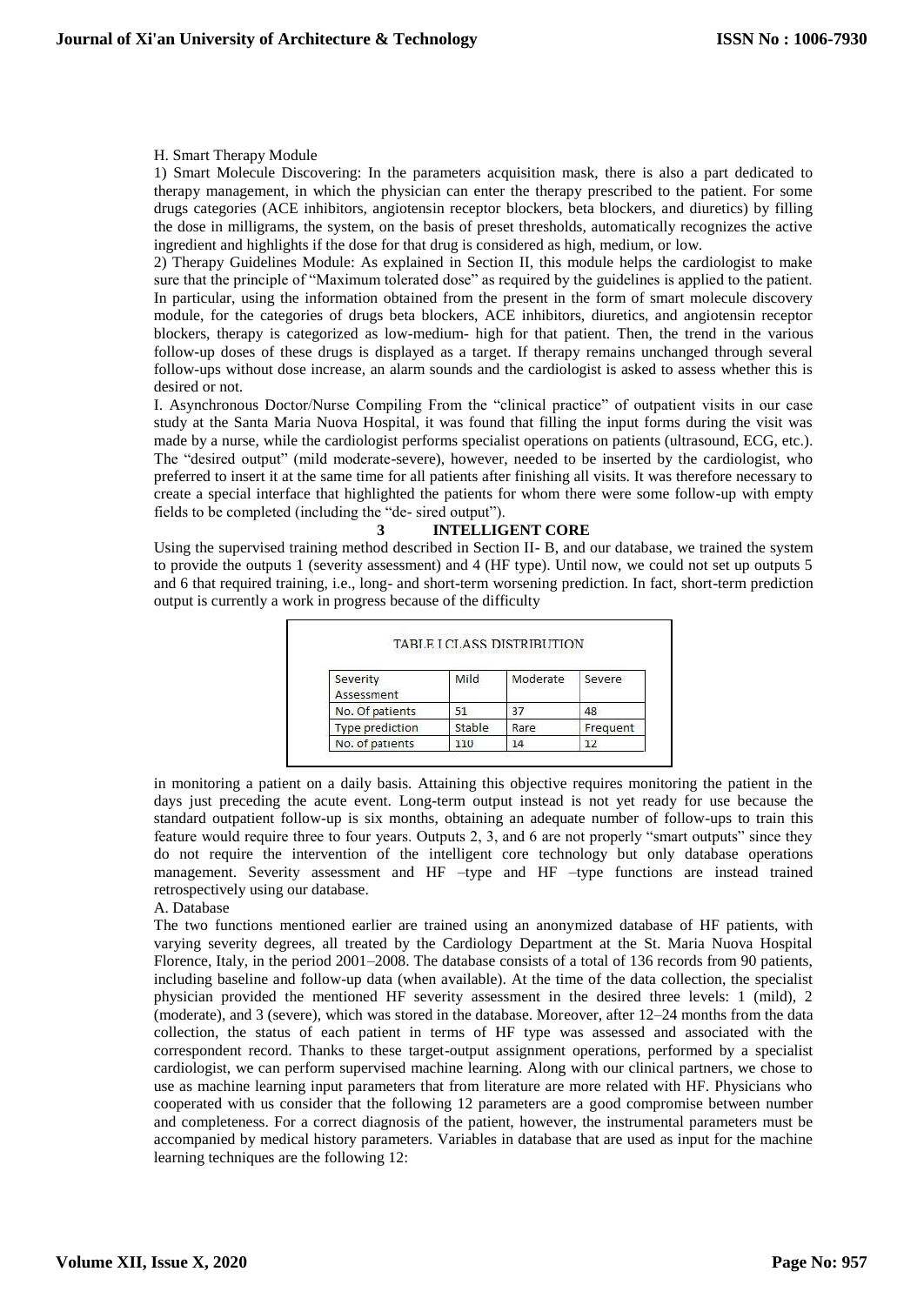1) Anamnestic data: age, gender, and New York Heart Association (NYHA) class.

2) Instrumental data: weight, systolic blood pressure, diastolic blood pressure, EF, BNP, heart rate, ECG parameters (a trial fibrillation true/false, left bundle branch block true/false, and ventricular tachycardia true/false).Table I shows how the classes of severity assessment and type prediction are distributed in database**.**

B. Machine Learning Methods Details We compare five machine learning techniques—a neural net- work (NN), a support vector machine, a fuzzy-genetic expert system

| Method                            | Investigated Parameter                                                                            | Machine Learning | Accuracy (%)   |     | STH Critical |
|-----------------------------------|---------------------------------------------------------------------------------------------------|------------------|----------------|-----|--------------|
| NN                                | No. of hidden neurons (by automatic<br>evele)                                                     | INN-             | 77.8           | 7.4 |              |
| SVM                               | Combination order of the two SVM                                                                  | SVM              | 80.3           | 9.4 | -3           |
| Fuzzy genetic                     | No. of fuzzy rules, no. of generation                                                             | Fuzzy genetic.   | 609            | 99  |              |
| CART                              | Level of pruning (by automatic cycle).                                                            | CART             | 81.5           | E9  | $\mathbf{r}$ |
| Random forest<br>TV IO 3000 PARTS | No. of features (m) to be used for each Random forest<br>tree, no. of trees, class cutoff levels. |                  | 83.3<br>1,0100 | 7.5 |              |

system using Pittsburg approach [14], a classification and regression tree (CART) and a random forest [15]. For each machine learning technique, we have recursively varied internal parameters in order to obtain a good compromise between learning ability and generalization capability. In Table II, the inspected parameters are summarized. Note that SVM is a binary classificatory, so we have to combine two SVM to obtain a three-level. Best performances are obtained by setting the parameters shown in table II as follows: NN: We cyclically trained the NN by varying hidden neurons from 2 to 8. The best configurations are the following: five hidden neurons for HF severity assessment and eight hidden neurons for HF-type prediction. SVM: We tried all the possible permutations of SVM tree, and we obtained the best results with the combination that first detects the non-severe versus severe status, then recognizing the mild and moderate. Fuzzy Genetic: The best results are achieved with a population of 30 individuals, each composed by 45 rules. The algorithm evolves for 600 generations. CART: The system automatically tests the CART with various levels of pruning. Best results in assessing severity are obtained with a prune level  $= 2$ . Random Forest: We performed various tests obtaining the best performances with a number of features (m) to be used for each tree equals to 4. Analyzing the out-of-bag (OOB) error period of time (1–2–3 years) and the parametric situation and health of the patient was changed so as to justify the approximation described. Moreover, no significant correlation between repeated measurements was detected. During the cross validation process, we have taken precautions so that follow-ups of the same patient are grouped within the same fold, thus our assumption does not affect the independence of the folds. Since we have to evaluate the performance of a three classes classifier, rather than sensitivity and specificity, we use the multiclass ac- curacy formula shown later, according to the systematic analysis [16] (TP: true positive, TN: true negative, FN: false negative, FP: false positive). Accuracy value of 2000 trees, because above that value the error rate is sufficiently stabilized. We performed several tests, cycling the thresholds for the three classes and establishing the combination, which generated better accuracy, and the resulting cut offs are: stable class, 50; rare class, 20; frequent class, 30. Each tests are made using MATLAB R2010b. Once the best technique has been chosen, we have integrated it in the Microsoft.NET framework to include it in the HFManagertool. Accuracy: In

| Table:IV             |             |             | Performance in Type of Prediction |
|----------------------|-------------|-------------|-----------------------------------|
| Al Method            | Accuracy(%) | <b>SSTH</b> | <b>Critical Errors</b>            |
| NN                   | 84.73       | 10.9        |                                   |
| <b>SVM</b>           | 85.2        | 11.7        | 8                                 |
| <b>Fuzzy Genetic</b> | 85.9        | 11.5        |                                   |
| CART                 | 87.6        | 11.2        | 9                                 |
| Random forest        | 85.6        | 11.1        |                                   |

addition, we reported for each method the number of "critical errors," meaning the classification of a severe HF patient as mild and vice versa.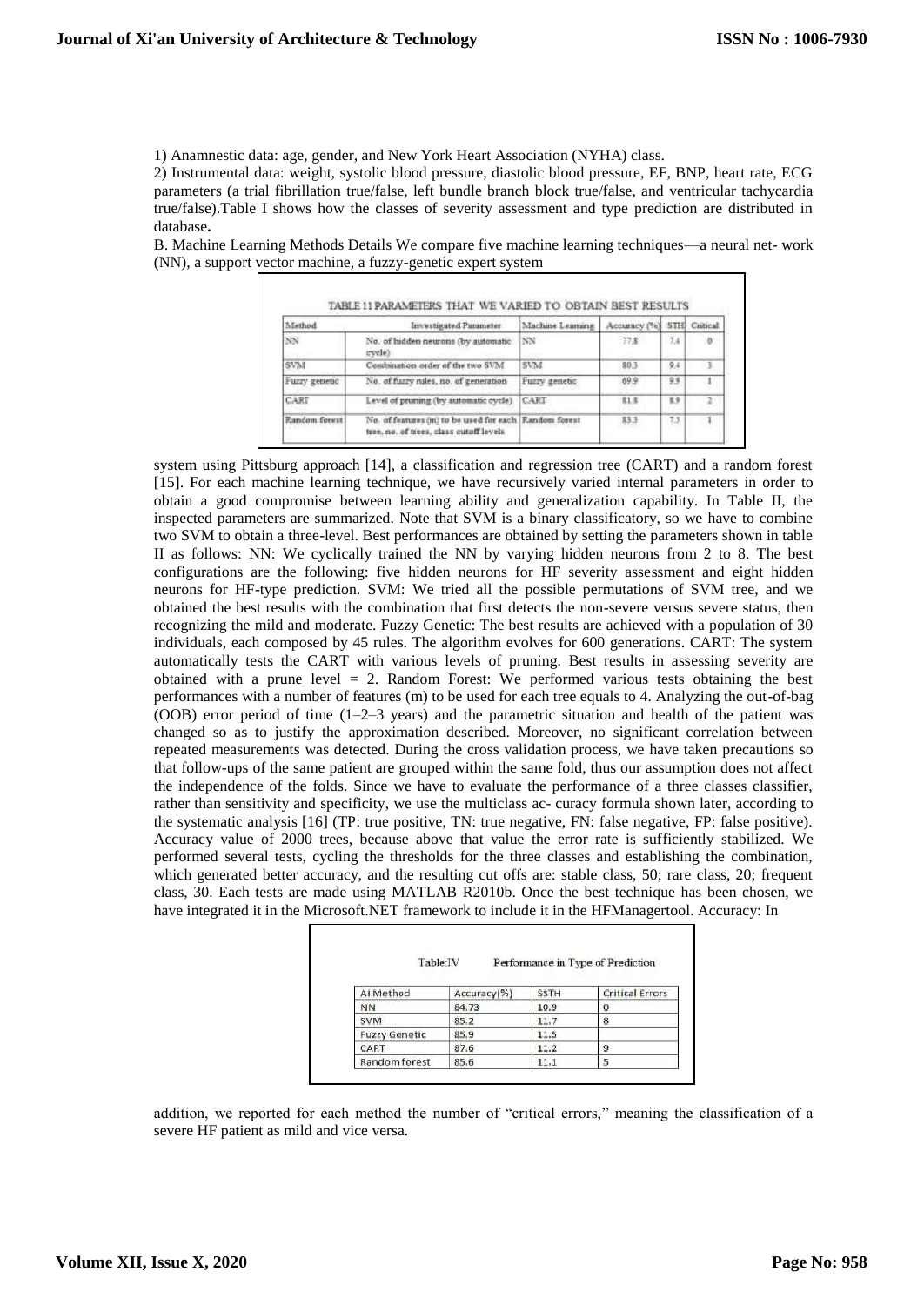D. Results Tenfold cross-validation results of various machine learning techniques are summarized in Tables III and IV. RF outperformed the other methods for the automatic severity assessment. However, the CART achieved a slightly lower performance than RF but had the advantage to provide an intelligible model. In Fig. 6, the selected CART is shown: the paths from the first node to each terminal one are a graphical representation of a set of "if ... then ..." rules. For instance, if BNP was higher than 95 and EF was lower than 27.5, the subject was classified as a severe CHF cases



# **4.1 Choice of AI Output**

The relevant outputs were decided along with our clinical partners. In determining the HF severity level, we decided that physicians have to evaluate the patient in his general condition and not just relying on the levels of the best known HF severity markers such as the BNP, EF, or NYHA class that are often conflicting, in patients with complex situations. In this way, we loose a little bit of objectivity but the system will train itself to find a model for assessing general HF condition not just setting simple thresholds on individual parameters.

#### **4.2 Choice of Parameters**

In each machine learning method, we varied some parameters in order to contain overtraining and obtained a good generalization capability. Best results are obtained with parameters configuration summarized in Table II, and, in this section, we justified our choices and results. For the NN, we selected five to eight hidden neurons as the best compromise between learning ability and generalization capability; this is conceivable by using a pattern of 12 inputs. The distribution of the three states of HF type, shown in Table I, requires a strong learning ability (there- fore eight hidden neurons) to prevent the system from training itself to always say "stable." Regarding SVM, the solution of splitting first between "severe" versus "others" class showed the best results. This means that there is a greater separation of parameters from severe state against others. Regarding the CART, in the cross validation process are produced trees with different split levels that use multiple variables up to a maximum of 5, but BNP, EF, and weight are always present as main variables. This confirms that these three variables are the most important in describing the HF severity. Fuzzy-genetic technique is the one which is more affected by having relatively few patients in the database. We consider 45 rules and 600 generations as a good compromise. Adding rules or further evolving the algorithm produces over fitting, while too few rules or generations are not sufficient for correct system training. With the random forest algorithm, we obtained better results with  $m = 4$ ; as we have 12 inputs, this figure is in line with the literature that states.

# **4.2 Discussion of results**

Random Forest and CART produced good results in severity assessment if compared with other studies that assess HF severity such as [17] that classify HF patients in three groups (78.8%–87.5%–65.6% accuracy to classify healthy–HF prone– HF, respectively). As shown in cross-validation tables, the standard deviation in assessing the severity is very high. This means that there are some lucky folds where accuracy is 92% or 100% and some folds where accuracy is  $< 50\%$ , except for best models (i.e., random forest and NN). These unlucky folds have a high percentage of "moderate" patients and this fact cause worse results, revealing the difficulty that the system has in classifying patients whose parameters are in a "gray zone." So the system performance is quite fold-dependent, because the system fails in detecting moderate status. The tests made with the leave one out method confirm these results. We reported results of tenfold cross-validation method because we consider it more appropriate to maintain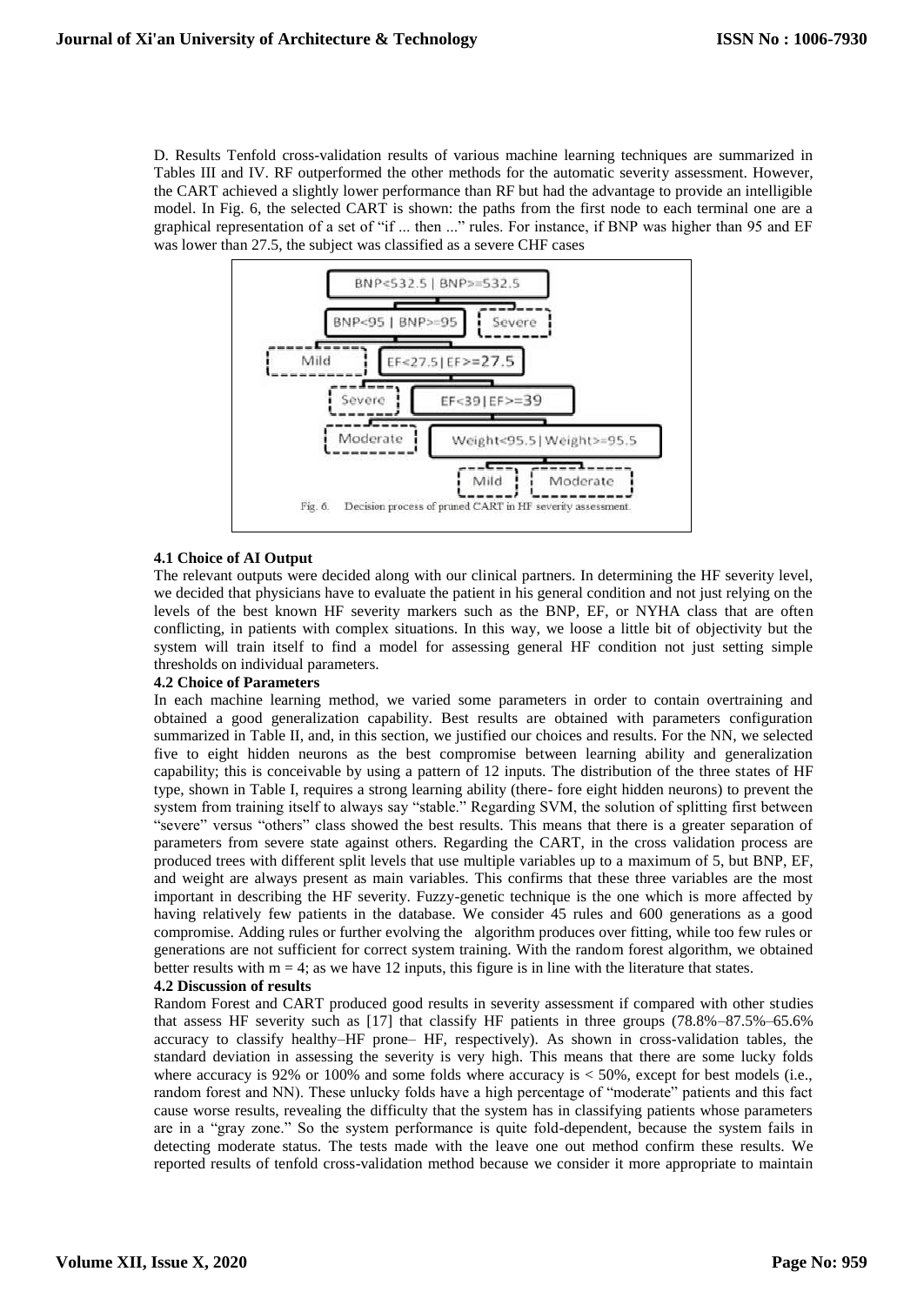independence between folds as explained in Section IV-C. Although the random forest is the technique that better combines good accuracy and a few critical errors commit- ted (more information about random forest setting up for HF in [18]), the accuracy is not the only important factor for the performance of a system. In decision support systems of this type, it is important that the decision making process of the machine is humanly understandable. In this aspect, CART is the only one who makes this possible, and since it has accuracy slightly lower than the random forest, we have elected it as winner algorithm of this study. Moreover, the sets of rules of the CART models are clinically consistent, even if CART did not use any medical a priori knowledge [19]. In fact, the expert physicians involved in the project confirmed that the CART selected the most relevant features (see Fig. 6), which they consider for the medical decision making, thus suggesting the proposed algorithm could learn the decision making of an expert physician [1], [20]. About HF-type prediction results are quite distorted because of the high asymmetry between the number of patients with "chronic stable HF" and those with frequent or rare exacerbations, as shown in Table I (unbalanced dataset). Moreover, the dataset consists of clustered data (i.e., repeated measurement of the same subject); for that reason, we adopted the most updated methods to deal with clustered data. In particular, as described in Section IV-C, we adopted a subject based cross- validation approach, which has been shown to result in increased efficiency of the estimation of the misclassification rate [21]. Finally, the adopted data-mining methods, in particular tree-based classifiers, have been shown to achieve satisfactory performance in the analysis of cluster-correlated data [22]. A correct HF prediction would require a more balanced database with a higher number of independent instances (patients).

#### **5 CONCLUSION**

In this paper, we present a decision support system to improve assistance for patients affected by HF. The need for this system arises from the ever increasing number of patients suffering from chronic diseases, due to various factors, including the aging of society. In particular, HF is a chronic disease with high prevalence, the management of which can be improved by enabling remote monitoring scenario s. In case of HF to monitor the progress of parameters and perform a timely intervention in therapy may be decisive for the outcome of the patient. The proposed system aims to facilitate monitoring scenarios by automatically providing outputs readable even by noncardiologist physicians and nurses about the severity and type of HF. To provide these outputs, we compare several types of machine learning techniques, finding the CART method as the most adequate to our goal. As well as providing a humanly understandable decision-making process, CART provides a cross-validation multiclass accuracy of 81.8% in severity assessment and 87.6% in type pre- diction. Unfortunately, it is difficult to generalize these findings due to a small sample size.

#### Acknowledgment

The authors would like to thank Dr. M. Milli for his important and continuous contribution to this paper.

#### **REFERENCES**

- [1] Adler.W, Brenning.A , Potapov.S, Schmid.M and Lausen.B, (2011) "Ensemble classificationof paired data," Comput. Statist. Data Anal., vol. 55, pp. 1933–1941. 2011.
- [2] Alan Oxley.W, (2019), "Simple empirical models of classifying patients form microarray data," Kuwait J. Sci., vol. 46, no. 1, pp. 24-32.
- [3] Breiman.L(2001), "Random forests," Mach.Learning, vol. 45, no. 1, pp. 5–32.
- [4] Bruce Ralphin Rose.J(2019), " Experimental investigation of maximum stress concentration in a femur bone by photo elastic approach," Kuwait J. Sci., vol.4, no. 4, pp. -74.
- [5] Dickstein.K, Cohen-Solal.A, Filippatos.G, McMurray,P. Ponikowski.J.J.V, PooleWilson.P.A, Stromberg.A, Veldhuisen.D.J. Atar.D, Hoes,A.Keren.A.W, Mebazaa.A, Niemine.M, Priori.S.G and Swedberg.K(2008), "ESC guidelines for the diagnosis and treatment of acute and chronic heart failure 2008," Eur. J. Heart Failure, vol. 10, no. 10, pp. 933–989.
- [6] Fonarow.G.C, Adams.K.F, Abraham.W.T, Yancy.C.W and Boscardin.W.J,(2005) "Risk stratification for in-hospital mortality in acutely decomensated heart failure: Classification and regression tree analysis," JAMA, vol. 293, no. 5, pp. 572–580.
- [7] Guidi.G, Pettenati.M.C, Miniati,R. and Iadanza,E,(2012) "Heart failure analysis dashboard for patient's remote monitoring combining multiple artificial intelligence technologies," in Proc. Annu. Int. Conf. IEEE Eng. Med. Biol. Soc., pp. 2210–2213,
- [8] Guidi.G, Iadanza.E, Pettenati.M.C, Milli.M, Pavone.F. and Gentili.G.B,(2012) "Heart failure artificial intelligence-based computer aided diagnosis telecare system," in Proc. ICOST (Lecture Notes Comput. Sci.) 7251, pp. 278–281.
- [9] Guidi.G, Pettenati.M.C, Miniati,R. and Iadanza.E, (2013), "Random forest for automatic assessment of heart failure severity in a tele monitoring scenario," in Proc. EMBC, 2013, pp. 3230–3233.
- [10] Guidi.G, Melillo.P, Pettenati.M.C ,Milli.M and Iadanza.E,(2014),"A system to improve continuity of care in heart failure patients," IFMBE Proc., vol.42, pp. 155-158,
- [11] Guidi.G, Melillo.P, Pettenati.M, Milli.M and Iadanza.E,(2014), "Performance assessment of a clinical decision support system for analysis of heart failure," in IFMBE Proc., vol. 41, pp. 1354–1357.